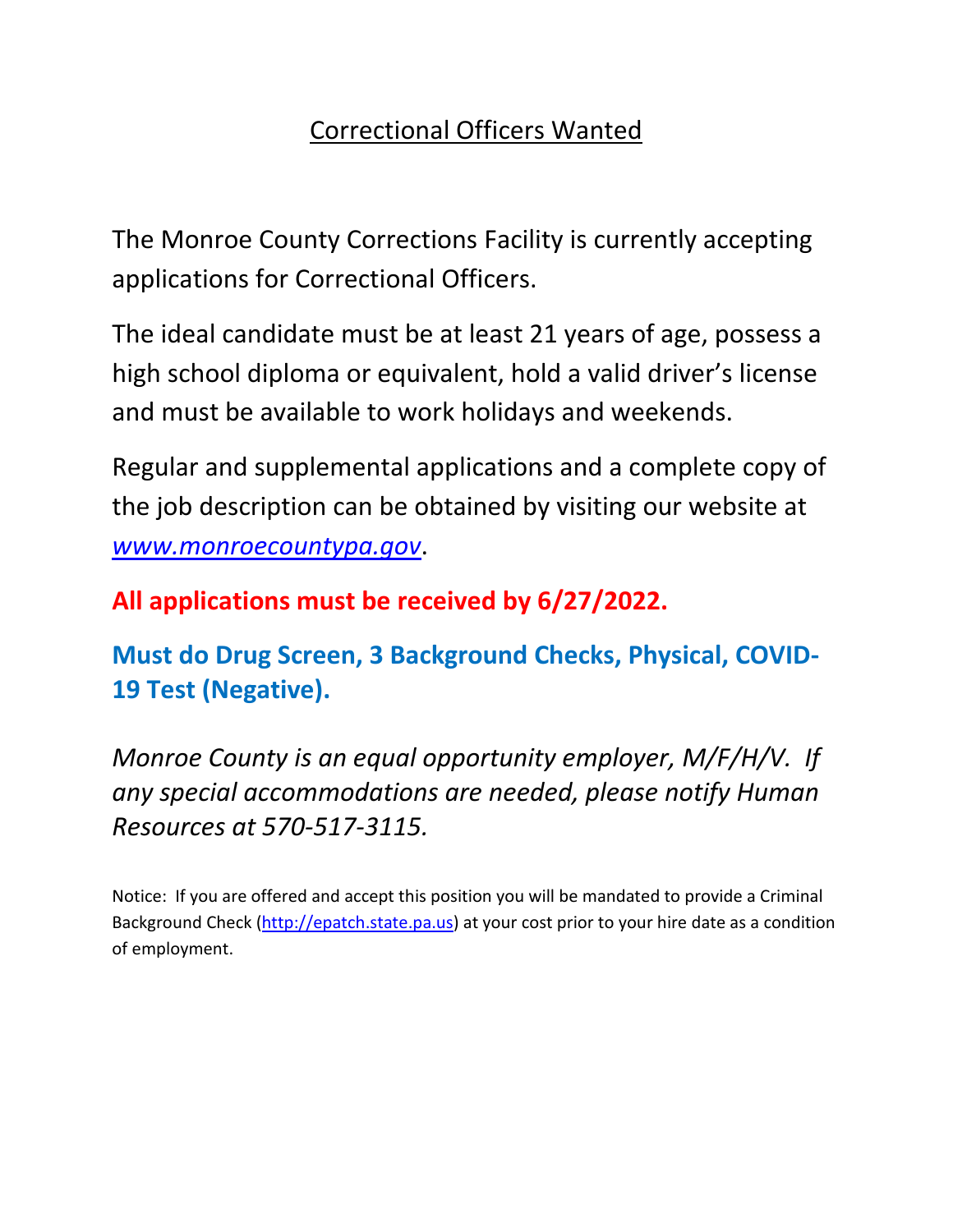#### TITLE: Correctional Officer I

CLASS:

#### DEPARTMENT: Monroe County Correctional Facility

#### RESPONSIBILITIES:

The Corrections Officer I is an entry level position responsible for the maintenance of security at the Monroe County Correctional Facility in conformance with Federal and State statutes as well as the policies of the County facility. Duties include: Enforcing rules and regulations, preventing escapes, maintaining order and discipline among inmates, escorting inmates to and from their cells, operating and inspecting security devices, reporting violations of facility rules and supervising inmate visitors. The Correctional Officer I reports to and receives direct supervision from the assigned Unit Commander or designee.

#### EXAMPLES OF WORK:

- Controls inmates from duty posts, provides direct supervision by patrolling the yard, perimeter, housing units, corridors, dormitories and inmate work areas.
- Escorts individuals or groups of inmates to work assignments or other activities.
- Keeps continuous count of inmates assigned.
- Inspects cells, dormitories, yard, common work locations and other facilities for unauthorized objects or materials.
- Checks on sanitary conditions, fire and safety hazards.
- Enforces rules, conduct and security, and makes written or verbal reports on significant violations or irregularities to Relief Officer and Unit Commander.
- Assists in averting riots and escapes and assists in physically suppressing promptly any riots or escapes undertaken by prisoners.
- Supervises inmates being transported to a location outside of the facility for purposes such as hospital emergency, mental health treatment, dental treatment, and courtroom appearances.
- Attends and testifies at mental health hearings and criminal court matters.
- Supervises the distribution of cleaning and sanitation supplies, commissary orders, personal laundry and bedding for inmates.
- Controls admission of employees, law enforcement officers, attorneys, bondsmen and relatives of inmates who display proper credentials.
- Advises the public on matters such as the visiting hours or nature of articles that can be brought in for inmates.
- Prepares reports, rosters and files concerning inmate activities and adjustments as required by facility policies and activities.
- Assists with urinalysis testing for drugs and alcohol, as per established procedures.
- Administers first aid and CPR as qualified and needed.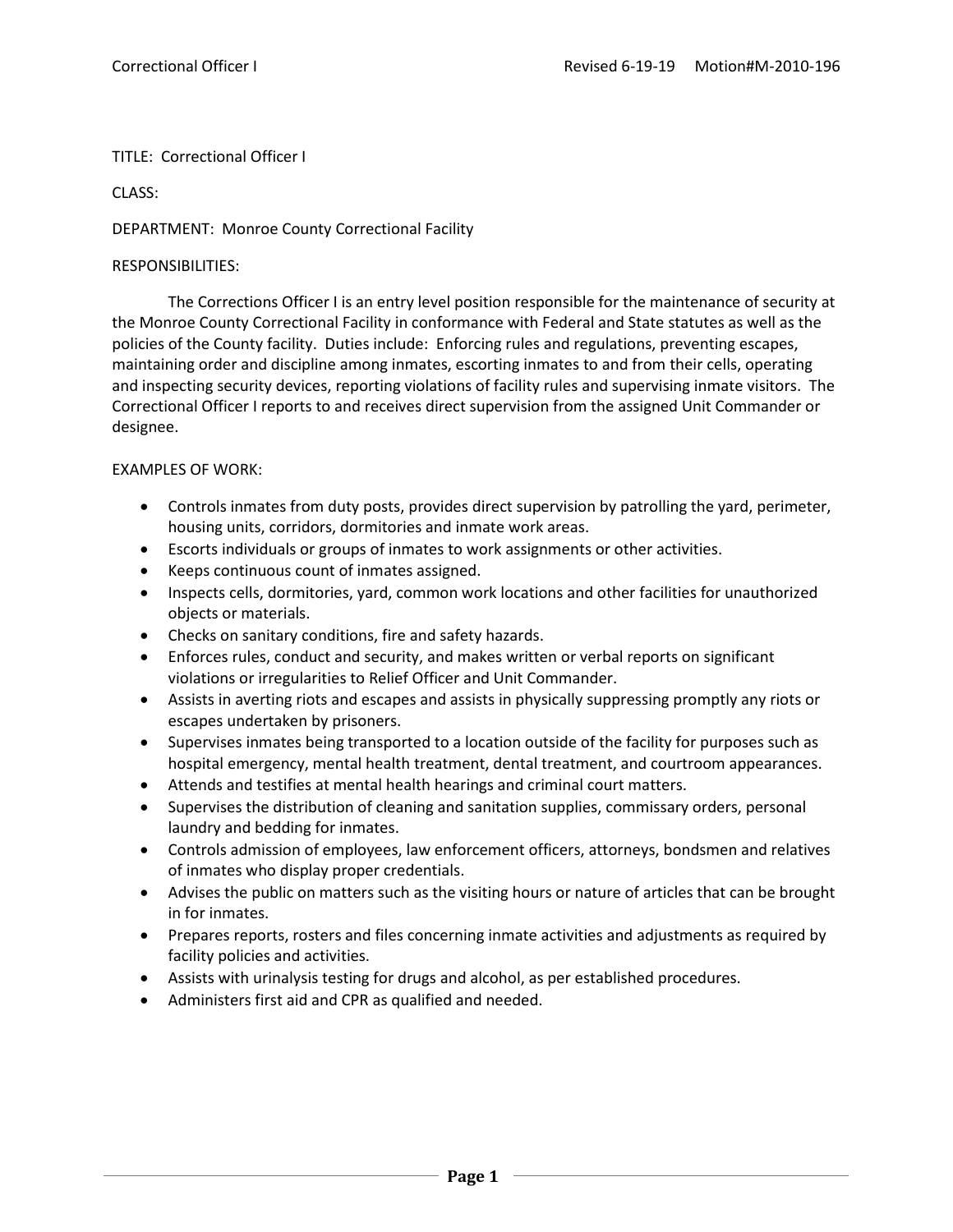- Searches inmates for weapons or articles that might be used to cause injuries, deface facility property or make an escape.
- Assist in the Correctional Classification procedures for inmates through observation and reports of inmate behavior.
- Performs other duties as assigned.

#### QUALIFICATIONS

- Ability to react to physical confrontations and emergency situations quickly and effectively.
- Ability to establish and maintain effective working relationships with inmates and other employees.
- Ability to exercise good judgment and react quickly and professional in stressful situations.
- Ability to communicate orally and in writing with clarity and precision.
- Successful completion of the Monroe County Correctional Facility pre-service training program.

#### OTHER REQUIREMENTS:

- Must be at least 21 years of age
- Must possess a High School education or equivalent
- A current valid Driver's License.
- Work includes holidays, weekends and overtime.
- Work may be outside with exposure to a variety of weather conditions.

#### ADA COMPLIANCE

**Physical Ability**: Duties require the regular and, at times, sustained performance of moderately physically demanding work, typically involving some combination of standing and sitting, climbing and balancing, stooping, kneeling, crouching, and crawling, and that may involve the lifting, carrying, pushing, and/or pulling of moderately heavy objects (up to 50 pounds) and may occasionally involve moving of heavier objects up to and exceeding 100lbs.

**Sensory Requirements**: Some tasks require the ability to clearly perceive and discriminate colors or shades of colors, depth, visual cues or signals, sounds or odors. Requires ability to focus and recall visual details, ability to hear and understand speech and radio transmissions and to communicate orally.

**Environmental Factors**: Performance of essential functions may require exposure to adverse environmental conditions, such as dirt, dust, pollen, odors, wetness, humidity, fumes, noise extremes, explosives, traffic hazards, toxic agents, violence, disease, or pathogenic substances.

Monroe County, Pennsylvania, is an Equal Opportunity Employer. In compliance with the Americans with Disabilities Act, the County will provide reasonable accommodations to qualified individuals with disabilities and encourages both prospective and current employees to discuss potential accommodations with the employer.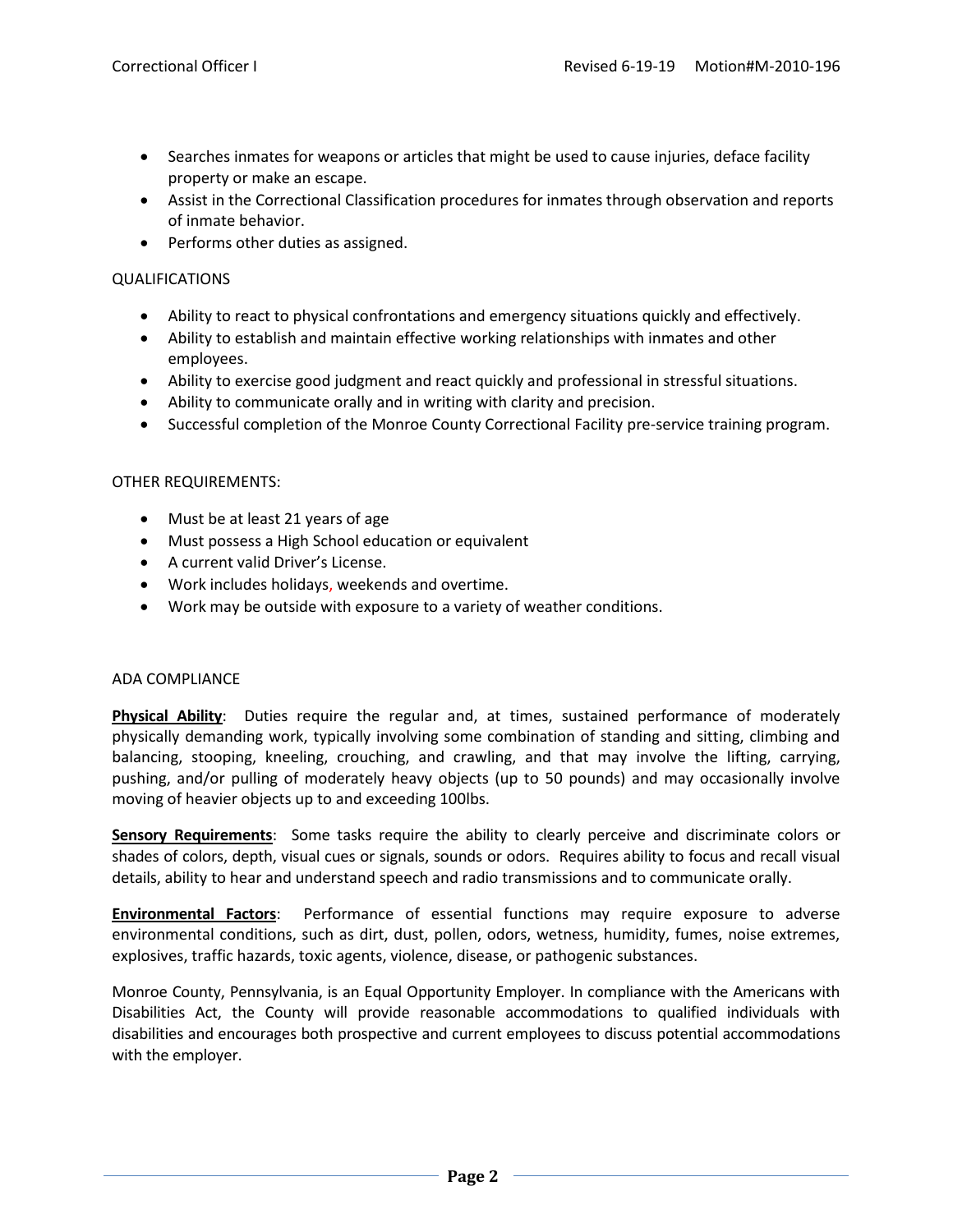I, \_\_\_\_\_\_\_\_\_\_\_\_\_\_\_\_\_\_\_\_\_\_\_\_\_\_\_\_\_\_\_\_\_\_\_\_\_\_\_\_, have read the attached job description, and have received a copy of the same. I feel that I am capable of performing all of job duties and responsibilities as outlined in the description.

Date Signature Signature

\_\_\_\_\_\_\_\_\_\_\_\_\_\_\_\_\_\_\_\_\_\_\_\_\_\_\_\_\_\_ \_\_\_\_\_\_\_\_\_\_\_\_\_\_\_\_\_\_\_\_\_\_\_\_\_\_\_\_\_\_\_\_\_\_\_\_\_\_\_\_\_